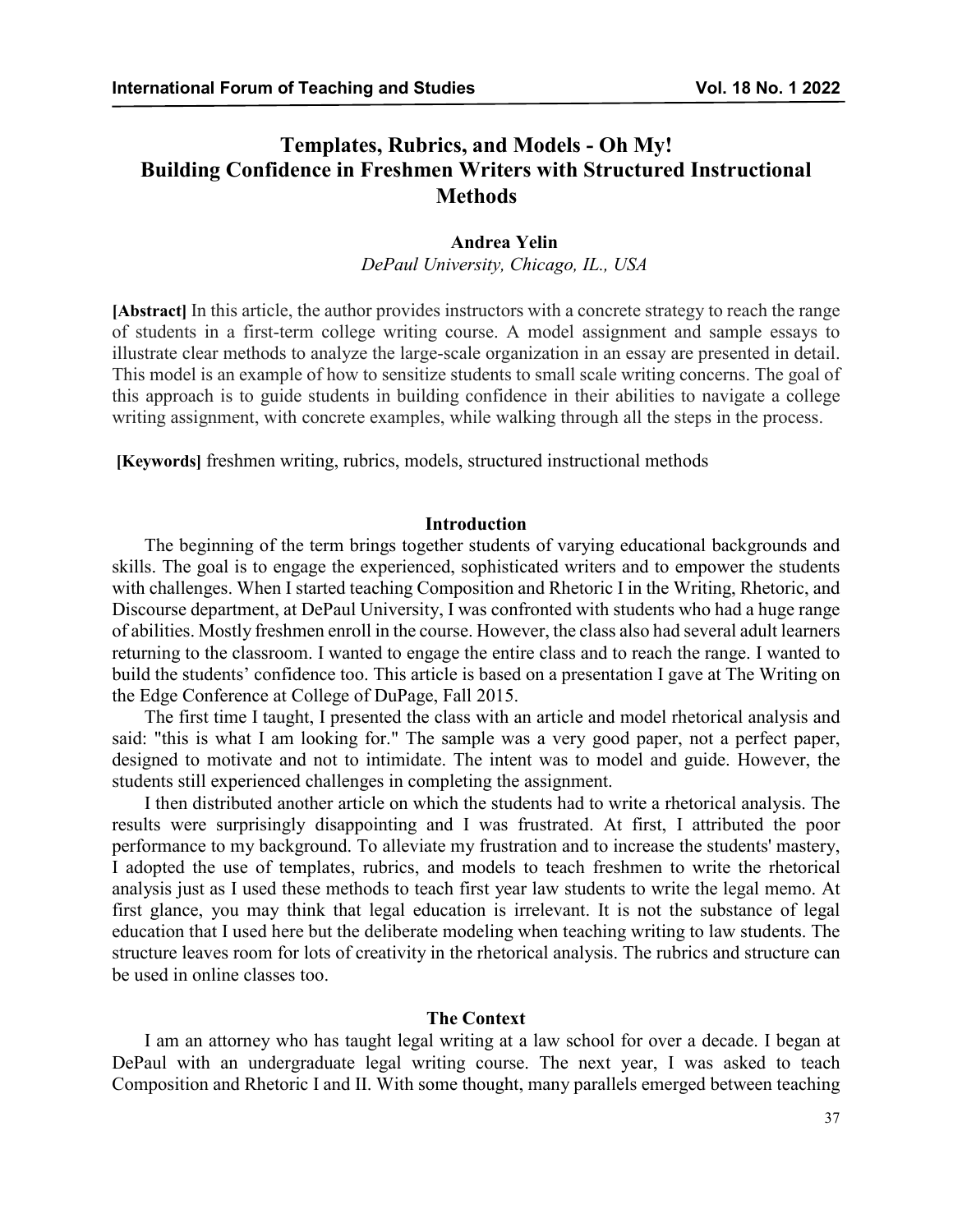new legal writers and new college writers. The similarities are their prewriting skills, lack of desire to revise and edit, and most significantly, both groups require structure to build confidence and mastery. Lastly, in both arenas the students need guidance as to how to the finished product should look.

We try to build confidence while developing skills in new legal writers. New legal writers arrive in law school with varying abilities and experiences. Students are of different age groups and many have not been in the classroom for several years. Very rarely are students familiar with the mechanics and structure of legal writing when they start law school. In legal writing, we rely on models, predictable structure, and formulaic composition. (Tracy, 2005, pp. 297- 348.)

Also in legal writing, the creativity lies in the precise word choice, the insights, and the analysis. In legal writing instruction, we use outlines, paragraph labels, and guided assessment questions. We explore the Large and Small Scale organization of the legal writing assignment. (Edwards, 2015). Just as one of the learning goals in freshman composition is revision, in legal writing it is also an essential goal. In both arenas, editing and proofreading are also vital components. The question then became, how to apply these mechanics to freshman composition instruction?

Literature is available on rhetorical concerns in legal writing and "the rhetoric of law." (Tiscione, 2016). However, few resources discuss the application of legal writing instruction methods, and the use of sample papers, to introductory composition and rhetoric. The predictability and the review build confidence. The rubrics provide guidelines and are also very helpful in online courses.

#### **Explanation**

In legal writing, it is essential to provide mechanical steps for the students to take when writing so that they can not only create the assignment but feel empowered.

A key distinction between legal writing and freshman composition is the level of critical reading and analysis. There is no reason why the freshmen can't be pushed into deeper critical reading. In legal writing, we carefully read and brief cases and apply the law to a set of facts where we draw parallels and distinctions. A brief is merely a summary of a decision in set categories that allows the reader to easily compare the cases and to apply the cases to the facts. The precis, in freshman composition, also provides the opportunity to critically read and carefully summarize a piece in set categories. Additionally, in legal writing careful review of model assignments allow students to see where the project is going and to understand the work product expected. At the outset of freshman year, a formulaic structure for the first assignment permits students to ensure thoroughness and to create a polished college writing assignment.

The mechanical steps applicable to freshman composition consisted of addressing the Large Scale organization for the assignment. Just as in a legal document, the Purpose, the Audience, the Organization, and Readability are key determinants for the overall structure. (Edwards, 2015).

In law, the purpose determines whether the document is objective or persuasive. In freshman comp the Purpose determines the level of detail, the length, the type of assignment, the format, and the genre. The Audience must be defined in both disciplines. In both arenas, we write for the busy, unfamiliar reader. This forces the writer to value clarity and brevity. Organization is paramount. The reader must see where the writer is going and it helps that there is a predictable nature to the material. Each paragraph or paragraph block has a purpose too. Just as the components of a memo or a brief and the components serve as a checklist to ensure thoroughness,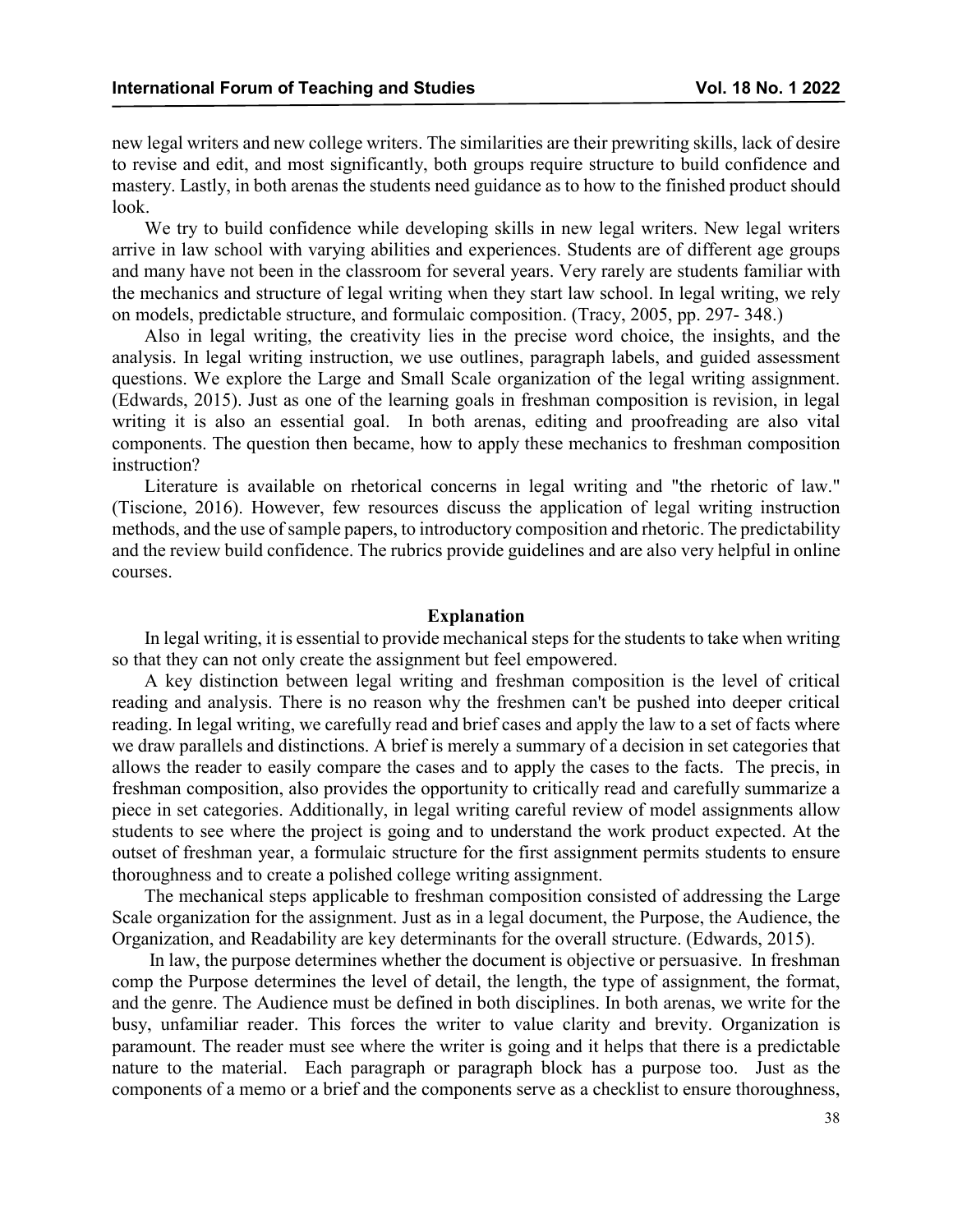the structure of the rhetorical analysis can ensure that the writer develops and supports the argument in an organized manner. The template for the rhetorical analysis provides information about each paragraph's role. Just as in an objective legal memo, where there are distinct sections the Question Presented, the Brief Answer, the Facts, the Discussion, here structure is also very important.

Last, the easiest way to engage a reader and to make your points understood is to make the material readable, regardless of the subject matter. Strong thesis statements and clear topic sentences provide organizational structure in both disciplines. Just as in legal writing, I presented the class with my acronym for the Large Scale organization- PAOR (Purpose- Audience - Organization-Readability). Revisiting the goals for purpose, audience, organization, and readability help the students understand how to fine tune the document or essay on the Large Scale and to revise the material so that it meets the goals.

Additionally, students in both arenas benefit from clear guidance on structuring the actual paragraphs and sentences and on selecting the precise word. Here the acronym POWER guides the student through the Small Scale organization.

The Small Scale organization, POWER, is broken down as follows:

P - Paragraphs should advance the analysis. This means that each paragraph must make a separate point in relation to the thesis, not repeat points, but advance them. The students must think carefully about the premise for each paragraph and the support for the point. Paragraphs should be one-half page in length or shorter.

O- Outline. The outline should be apparent. The strong thesis statement and topic sentences can be pulled from the paper to create an outline. The reader should be able to see the outline.

W - Word choice. Precise word choice is essential for clarity. Additionally, careful work with a thesaurus and a dictionary will allow the writer to find a single word to substitute for a short phrase.

E - Effective sentences. Effective sentences are written in the active voice. The subject of the sentence is clear. Students learn to vary sentence length to create emphasis and to maintain the reader's attention.

R- Review and revise. Students should give themselves the time to review their own work and to revise it so that each component fulfills the goals

Legal writers are often instructed to use the IRAC format for objective writing. IRAC is an acronym which stands for Issue, Rule, Application, Conclusion. The body of the objective memo's discussion section is written in IRAC format. This is the Small Scale organization for the paragraphs in a legal memo. Each sentence has a specific role and contains certain information. The legal reader expects this and IRAC serves as a checklist for legal analysis. (Yelin, & Samborn, 2015).

The individual paragraphs in a memo must advance the analysis so that the concepts are elaborated on and expanded, not merely repeated. The reader actually looks at the parts of each paragraph to make sure that the discussion is thorough and the application of the law is understandable. Objective memos are written in IRAC format where each paragraph or paragraph block starts with the Issue, then the Rule from the case sometimes expanded with the case's facts, holding and reasoning, then the Application of the law to the client's facts, and the conclusion.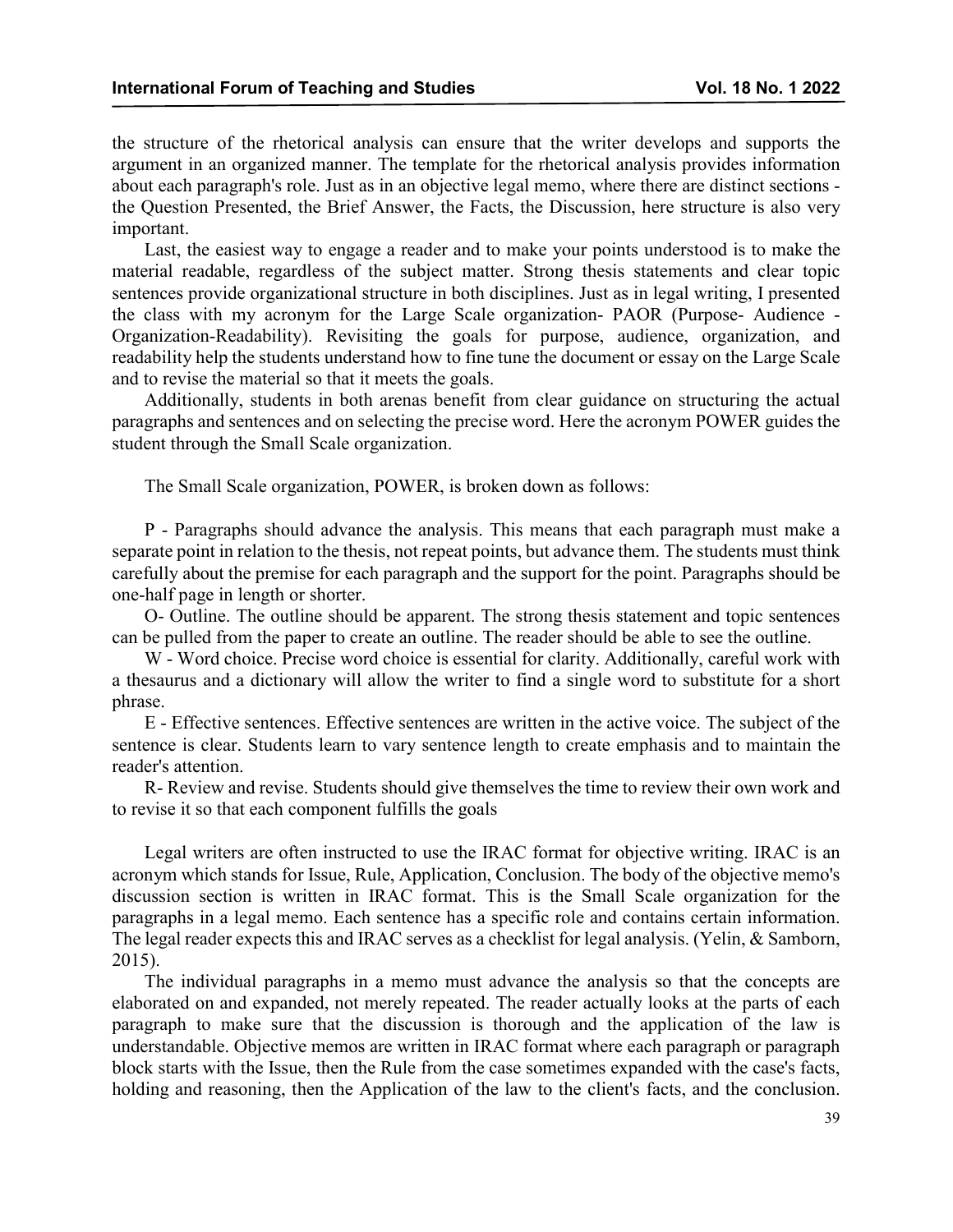This rigid formula ensures that the law is summarized succinctly, with only relevant information, and is applied to the client's facts before drawing a conclusion. (Yelin, & Samborn, 2015).

Freshman Comp is not as rigid and formulaic as legal writing. In subsequent assignments, students will have more latitude when drafting. The intent with the first assignment is build confidence and overcome writer's block. Freshmen can use Small Scale organization to build paragraphs. Just as in legal writing where the writer makes a point rather than describes content in each paragraph (Edwards, 2015), freshmen writers must learn to assert a point, to state the thesis.

Even the most sophisticated college freshman will write in a rhetorical analysis: "this article is about global warming and the economy" rather than "Joe Smith fails to show that global warming is beneficial to the economy."

Freshmen writers are not required to be quite so concise and succinct as law students but must learn to make a point and to pay attention to relevance and precision when writing. Additionally, just as in legal writing, clarity and organization are essential. Providing a template with specific components for each paragraph and paragraph order, focusing on the Small Scale organization, allow the college writers to develop the content, refine a thesis, and draft a polished product with confidence. Last, students should look over their own work to proofread carefully. Sloppy work distracts the reader.

#### **The Process**

Assign the rhetorical analysis of an editorial. The students will receive an assignment with an article to read and a template to complete the assignment. (See Appendix.)

Provide the specific editorial to analyze in print format. Use the article to build on class work concerning critical reading and rhetorical analysis. Include stringent word count requirements in the assignment. The sample assignment suggests a maximum of 500 words. Explicitly direct students to include a strong thesis statement concerning whether they think the editorial was effective. Tell students that they must take a position about how the author addresses his argument and achieves its purpose. This is an opportunity to review the rhetorical considerations when analyzing the article. Students will consider:

- Type of argument
- Author's purpose
- Appeals
- Claims
- Audience
- Tone, Stance
- Medium
- Components

The template may appear formulaic at first but it allows the students to focus on their writing mechanics and their analysis. The template's purpose is similar to the Large Scale organization for the objective legal memo. The template provides the skeletal structure to create the outline for the rhetorical analysis. Although the discussion portion's structure is formulaic, the formula allows the writer to think through the content and to focus on the analysis rather than asking: "where do I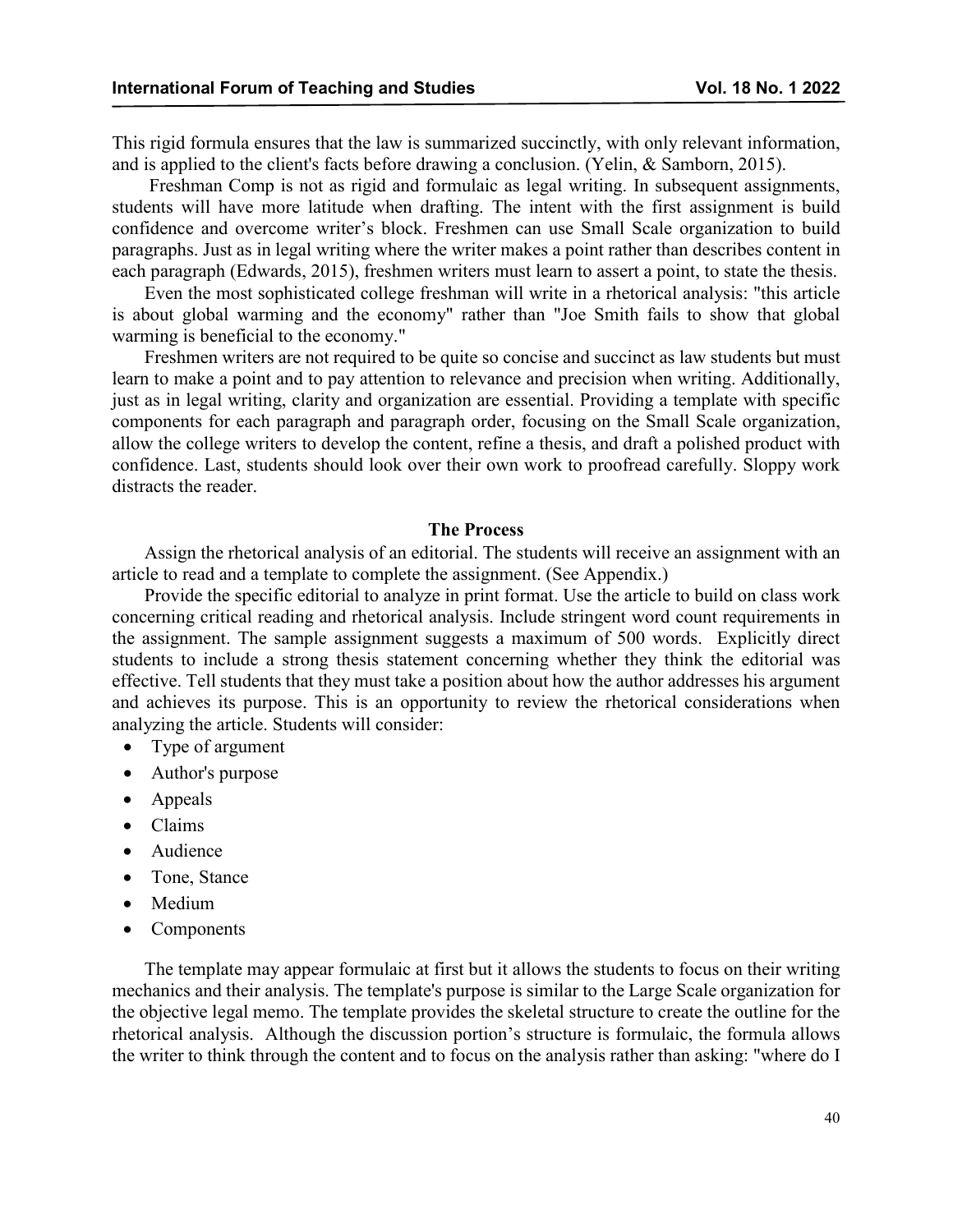begin?" The Template is the Large Scale Organization that guides writer as to what to include and how to set up an outline. Each portion of the template can be a paragraph or a paragraph block.

The template gives students structure that they can use as a check list. Most importantly, the template provides a launching point for the student to begin writing the rhetorical analysis. Students will then be free to focus on their ideas.

The students will then read the article and the assignment, with the template, for the rhetorical analysis of a *Wall Street Journal* article from the print newspaper. The students then receive the three finished assignments, one at a time. I created the model assignments incorporating teaching points from sample papers. The students do not know the grades for the completed assignments but they are, in the following order: 'C-', 'B-', and last 'A-'. An 'A' paper is purposely not used as to not intimidate the students.

The students perform Guided Assessments where they examine the Large Scale organization with set questions for each assignment. They receive peer review questions to guide this process and they review the purpose, audience, organization and readability.

We discuss how to fix to paper. This is an opportunity to discuss revision when applying PAOR (Large Scale organization), editing when applying POWER (Small Scale organization), and proofreading. Students find this discussion very empowering because there are specific areas to examine and there are specific steps to remediate the concerns.

On the Small Scale level we focus on developing strong thesis statements and topic sentences as well as precise word choice. We also discuss creating effective sentences. Students are eager to hear ways to place emphasis within the sentence to keep the reader's attention (Bouchoux, 2005*).* The Online Writing Lab at Purdue University has the Paramedic Method which presents a mechanical process to revise a sentence to increase its clarity. Paramedic Method: A Lesson in Writing Concisely (Johnson-Sheehan, 2016).

Students see that subtle changes have a huge impact on clarity. The students then grade models. The students love this. They are actually much more stringent in the grading process than the instructor. The students use a careful, objective rubric.

The grade rubric guides the students as to the requirements for the Large, Small and Micro level organization. The peer review questions address global concerns and the audience's experience, writing for the unfamiliar reader.

This process fulfills the goal of engaging students in the process of creating their assignment. The students gain empowerment over their work. The method fosters investment in the writing and revision process. The use of templates and models allow students to think about the work and to critically assess if the assignment has the required components and fulfills the criteria. Students are guided to evaluate where the analysis digresses? Guided questions lead the students through the evaluation process. Students hear the message: 'You can do this." Once again, in later assignments students will have more freedom in constructing their writing assignments.

Last, students walk through the grading process with a printed rubric. The students evaluate the paper, with the grade rubric, on the Large, Small, and Micro scale. Students see that grading is carefully calibrated and not arbitrary.

Students will vote on the grades for each sample. This generates class discussion. Some of the students' comments were: For the C- paper - the first sample assignment. Student's comment: "Fail her". B- - Student's comment: "This was written by a college student?" 'A' - Student's comment: "This is confusing." The 'A-' paper used evidence from editorial, with details, that students unfamiliar with the editorial may find confusing.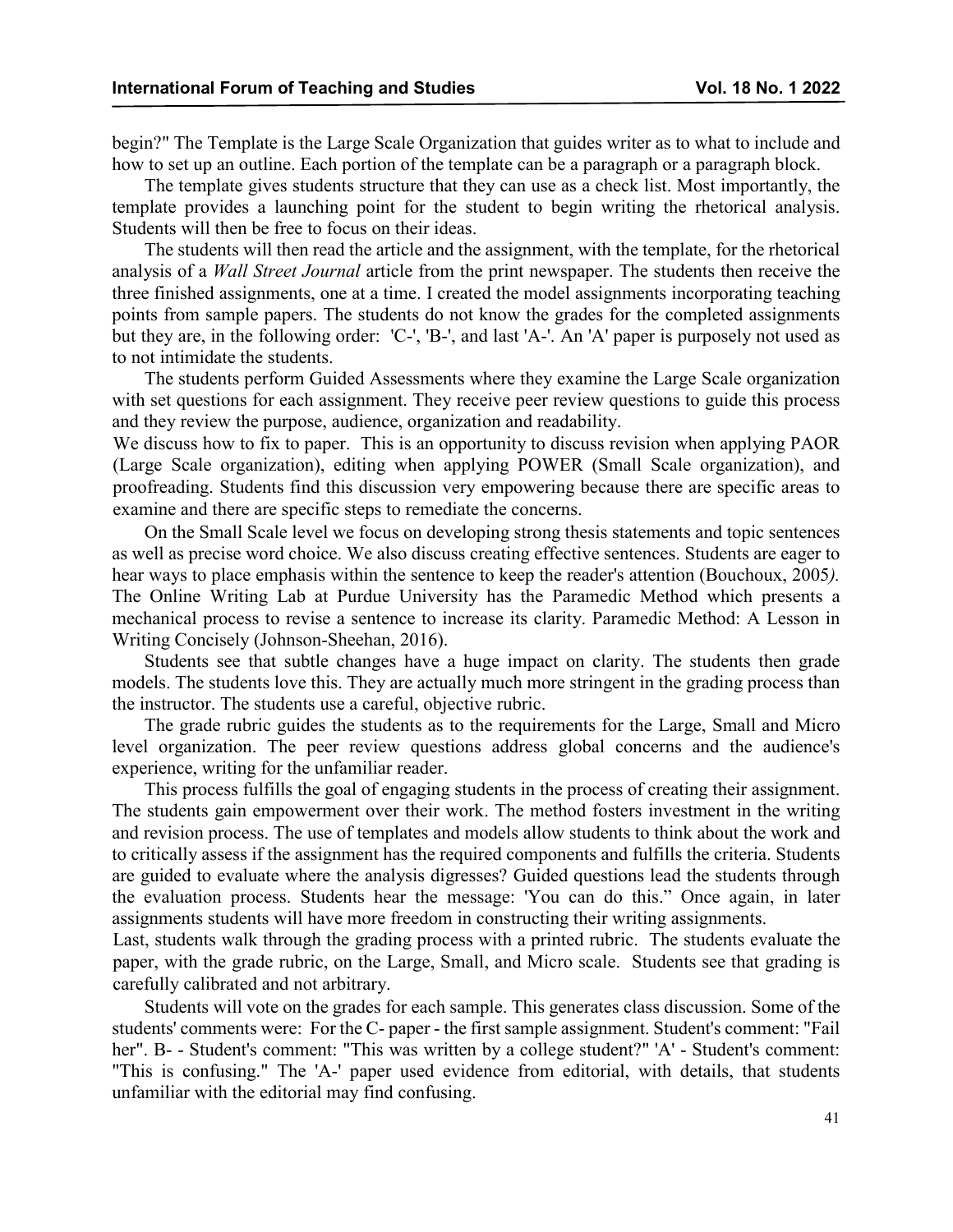After this exercise, collect all the samples. Then assign the same exact assignment for the students to complete on their own. The students will have a strong idea about the substance and polish required for a college level rhetorical analysis. The students will understand the role and benefit of a strong thesis and clear supporting points. The students will have the skills to develop an outline, develop the analysis, compose strong paragraphs, and provide support for their ideas. They will have some revision and editing techniques. Most importantly, they will have the confidence and tools to complete the assignment.

#### **Conclusion**

Evaluation and remediation foster students' investment in the assignment. Templates, rubrics, and models allow the students to see the full arc of the assignment and to develop confidence as new college writers.

### **MODEL divided by (Template + Content Analysis + Peer Review + Grade Rubric) = Empowerment**

#### **References**

Bouchoux, D. E. (2015). *Aspen Handbook for Legal Writers.* Wolters Kluwer*.*

Bullock, R., & Goggin, M. D. (2016). *The Norton Field Guide to Writing with Readings* (4<sup>th</sup>) ed.). WW Norton & Co.

Edwards, L. H. (2015). *Legal Writing and Analysis.* (4th ed.). Wolters Kluwer.

Johnson-Sheehan, R. (2016, August 2). *Paramedic Method: A Lesson in Writing Concisely.*  OWL at Purdue University.

https://owl.purdue.edu/owl/general\_writing/academic\_writing/paramedic\_method.html. Lunsford, A. A. (2015). *The St. Martin's Handbook* (8th ed.). Bedford/St. Martin's.

Ridley, M. (2011, March 5). Microchips Are Old Hat. Can Tweets Be Far Behind. *The Wall Street Journal*, C4.

Tiscione, K. K. (2016). *Rhetoric for Legal Writers* (2nd ed.). West Academic Publishing.

Tracy, J. (2005). I See and Remember; I Do and Understand. *Touro Law Journal* 21, 297- 348.

Yelin, A., Samborn, H.V. (2015). *The Legal Research and Writing Handbook* (7th ed.). Wolters Kluwer.

#### **Appendices: The Assignment**

For the Rhetorical Analysis, you will receive an editorial to analyze based on the traditional rhetorical appeals. You will state a clear thesis arguing your position on the effectiveness of the opinion piece, and will use rhetorical strategies, considering audience, context, tone, purpose, genre, and stance to argue your position. Please limit the analysis to 500 words. The Article: Purposely use the article from the print edition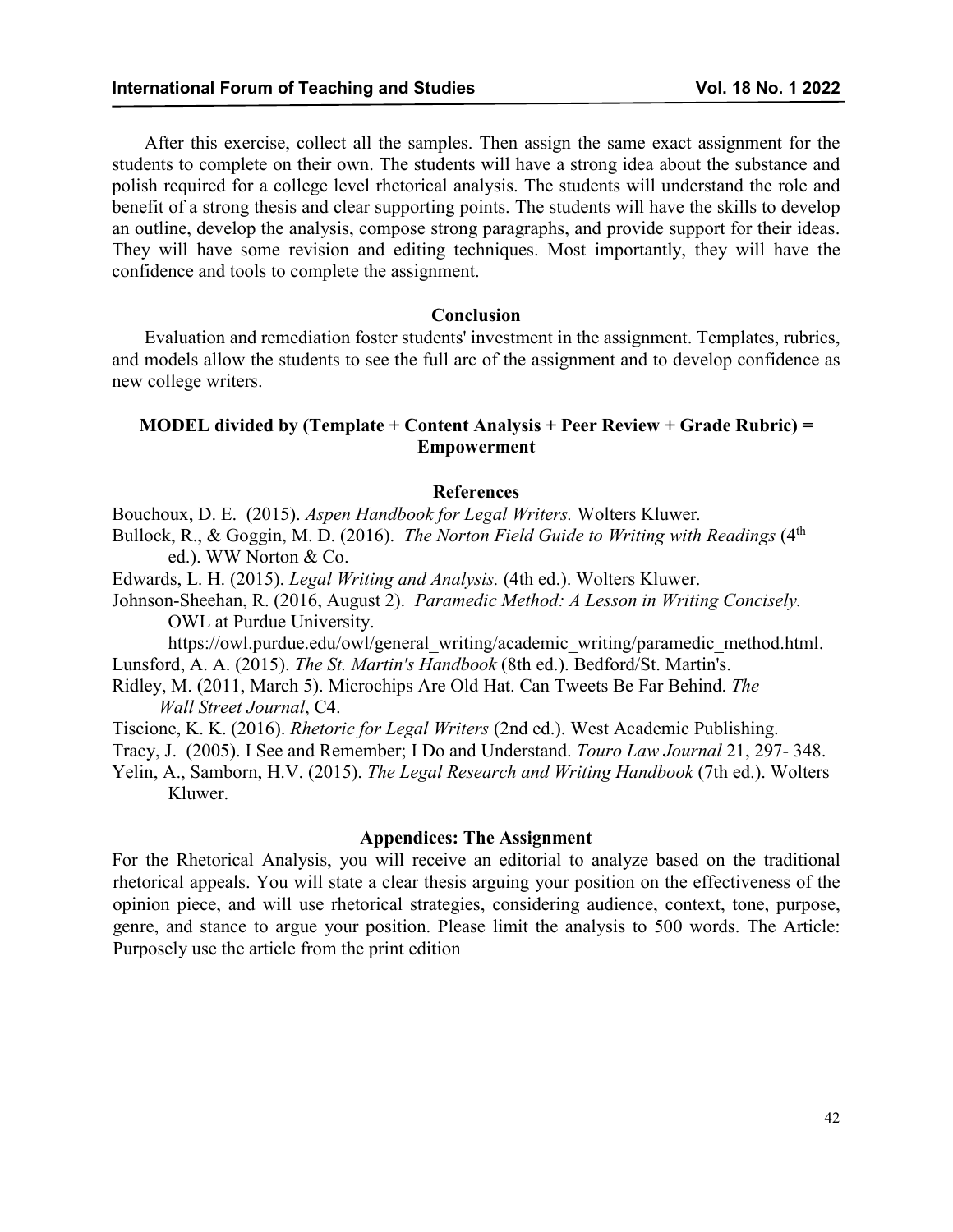### **International Forum of Teaching and Studies Vol. 18 No. 1 2022**



**The Template**: Include the template with the assignment

**Paragraph 1**: Summary of the article's argument.

The summary is more than a brief synopsis stating what the article is about.

The first paragraph must have a point, a thesis statement. The thesis is your assertion, premise, or stance about how the article achieves its purpose. Your premise, the thesis statement, takes a position about how the author addresses his argument. The thesis must be clearly and directly stated, apparent, at the end of the first paragraph. The thesis must be debatable where there can be a realistic counterargument.

Consider the following when writing the thesis statement and the summary:

Type of argument - factual, definition, evaluation, proposal, causality? Author's purpose - to inform or to persuade? Appeals author relies on - pathos, logos, ethos Claims - statements of fact or opinion in the article Audience - who is the author writing for Author's tone, attitude, and stance deduced from the author's language. Components of the argument - how does the author build and support his argument?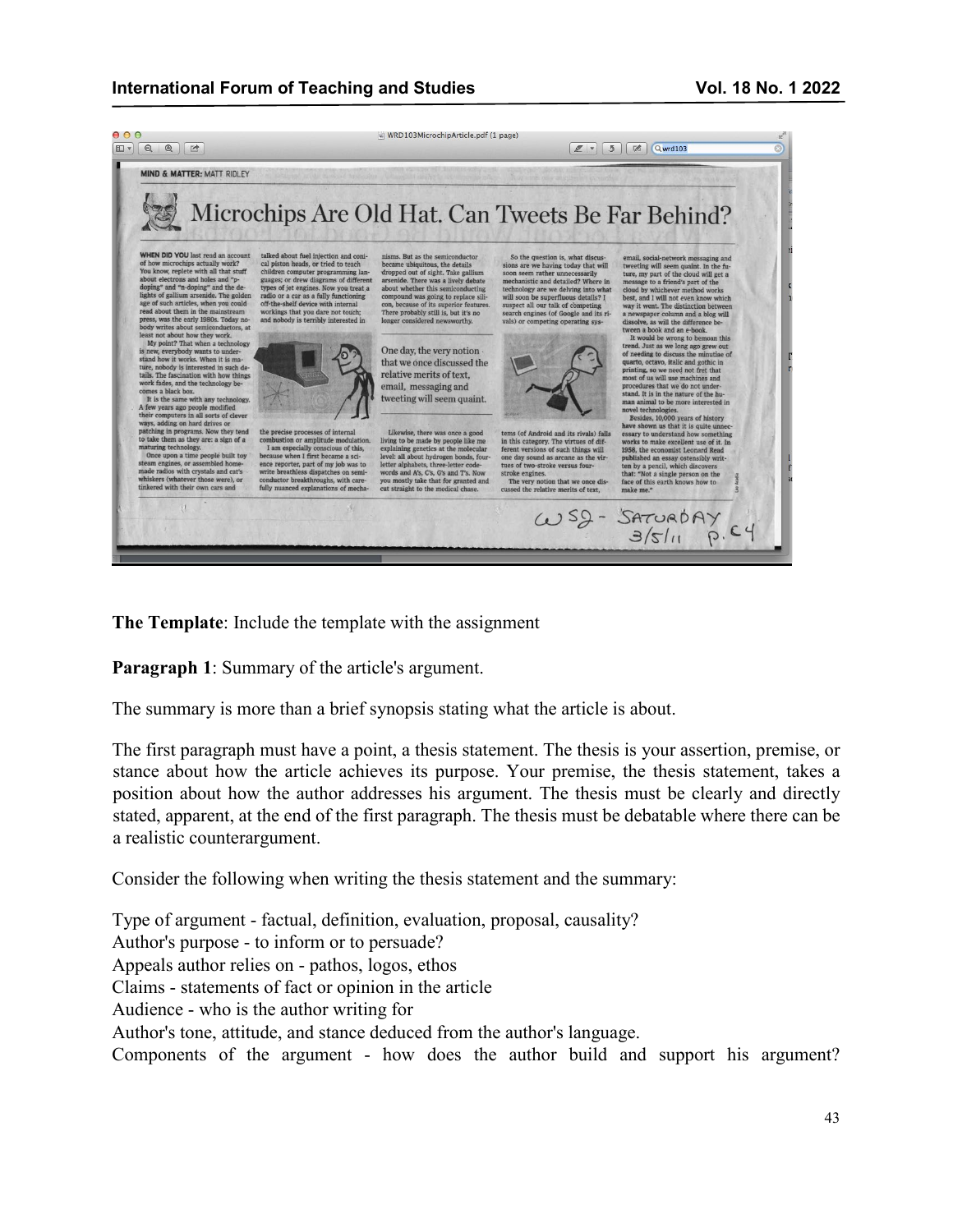# **Paragraphs 2 - 3**

Break down the thesis into parts and use separate paragraphs to address the elements, or parts. Use strong topic sentences to guide the reader. Each topic sentence asserts a point that relates to a part of the thesis. Each topic sentence states a point rather than a description of the information that follows.

Use specific examples from the article to support your point.

### **Paragraph 4**

Conclusion paragraph - summarizes your work briefly and makes a statement about the overall effectiveness of the argument. Any fallacies? What was omitted?

### **Conclusion**: Thesis + Why

### **Sample Papers for Class Discussion**

Do not provide the grades for the papers. Use the papers to go through the Large Scale, Small Scale, and Micro level analyses. Start with the "C-" paper and repeat the exercise with the 'B-' paper and the 'A-' paper. After the analyses, have the students consult the rubric and determine a grade for each paper. This generates lively discussion.

#### **C- Paper**

### *Rhetorical Analysis*

Matt Riply is the author of "Microchips Are Old Hat. Can Tweets Be Far Behind." The article discusses that once a technology is no longer new, readers are no longer interested in how it works. The author also states that today's news topics of the various merits of the different search engines will one day seem antiquated and hold little interest for the readership. An additional point was made, Ripley also points out, through analogy with that one can use it without having to read how it works.

While I personally believe and understand that the finer points made by Ripley are important for his career as a newspaper reporter, I don't fully believe that people are so uninterested in old technology. People love old things. People love old telephones, typewriters and other things. Why then wouldn't people want to read about how these things work? The article did not discuss this. Historians always like to read about how things were back then. Like an old pair of sneakers, there is comfort in the old. People will not merely crave knowledge of the new technologies, like we crave the next cool computer game, but will appreciate learning about the old just as we explore retro cooking.

# **B- Paper**

*Microchips vs. Twitter*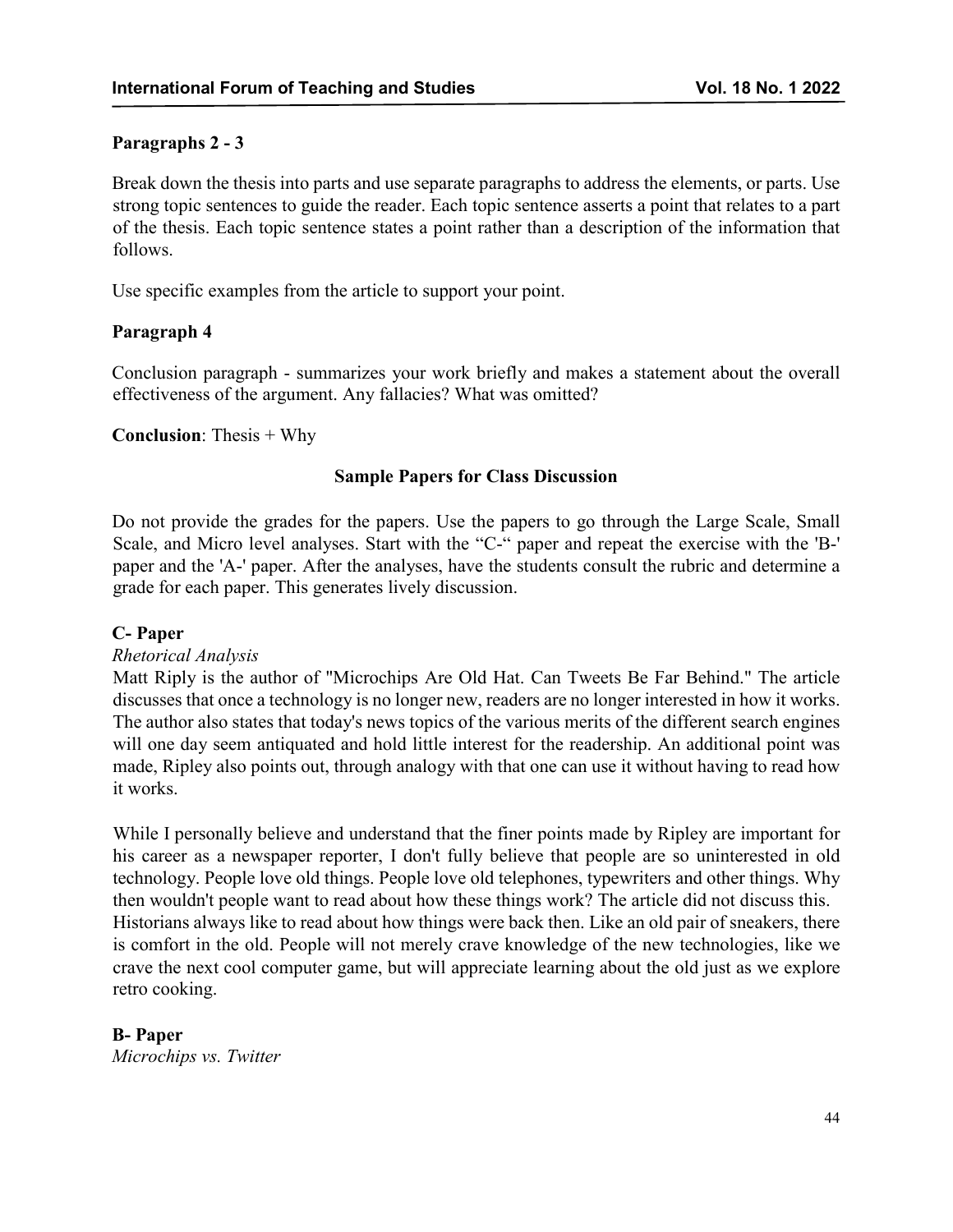Matt Ridley's "Microchips Are Old Hat. Can Tweets Be Far Behind?" fails to address the full picture. The article only discusses that once technology is widely adopted it is no longer interesting and people no longer want to read about it.

This article states that we are no longer interested in technology we use and take for granted as long as we can use it.

Ridley starts the article by talking about how no one has read about gallium arsenide recently. Have you? I certainly haven't. Ridley goes on to talk about how no one still writes about semiconductors and how they work. Articles about them were popular in the 1980s. He incorrectly states that no one wants to modify computers or fix cars. He says in this that we used to be fascinated with it. Ridley reminisces as a science reporter who used to write about semiconductor breakthroughs, now no one cares about them. Ridley relies on his has been career.

Ridley's word choice enhances his writing and presents the contrast between old and current technology. Ridley talks about older formats that are no longer popular to underscore his message that we don't care about older formats but just use them.

Ridley relies on ethos and pathos to convey his point. Ridley's ethos is apparent by his credibility as a long time science writer for the Wall Street Journal. By his experience, he shows us he knows what he is talking about. He adds authority by using a lot of examples about it. He also uses logos to support his points by pointing out a tech thing and then stating that we are no longer interested in it. Then he points out another thing and notes that most of us don't read about it anymore, don't want to, and don't even care and never heard of it - like gallium arsenide. Ridley asks what discussions will we have in the future? Will we compare search engines or social networks? We won't care about it as long as we can use it. I believe this. I like his conclusion that everyone uses pencils but no one knows how they are made.

#### **A- Paper**

### *iPhones, iMacs, and I*

Matt Ridley's article about the empathy towards computers provides a view of the discipline in a new and argumentative way. Ridley's experience in the field of technological writing is shown through his memories of old inventions without being an unpalatable mess usually associated with people of his age bracket. With a unique perspective from someone of his age, Ridley makes astute observations of the similarities between both new and old inventions, and accepts the empathy as a sign of progress. This article is accessible to someone who may not understand the current state of technology, and for someone who is familiar with it, but not concerned with the inner-workings. With a calm tone while conveying a strong technological background, Ridley makes a convincing and relatable case that interest in technology never diminishes regardless of age.

Ridley's article doesn't contain an image of a grumpy old man that is typical in editorial pieces relating to technology. Ridley's shows vast respect for the ever fast pace of technological advancement. His stance on the growing ignorance towards technology is shown though his first quote about outdated technologies. Ridley refers to the 1980's boom of self-service computer modification saying, *"Now they send to take them as they are: a sign of maturing technology."*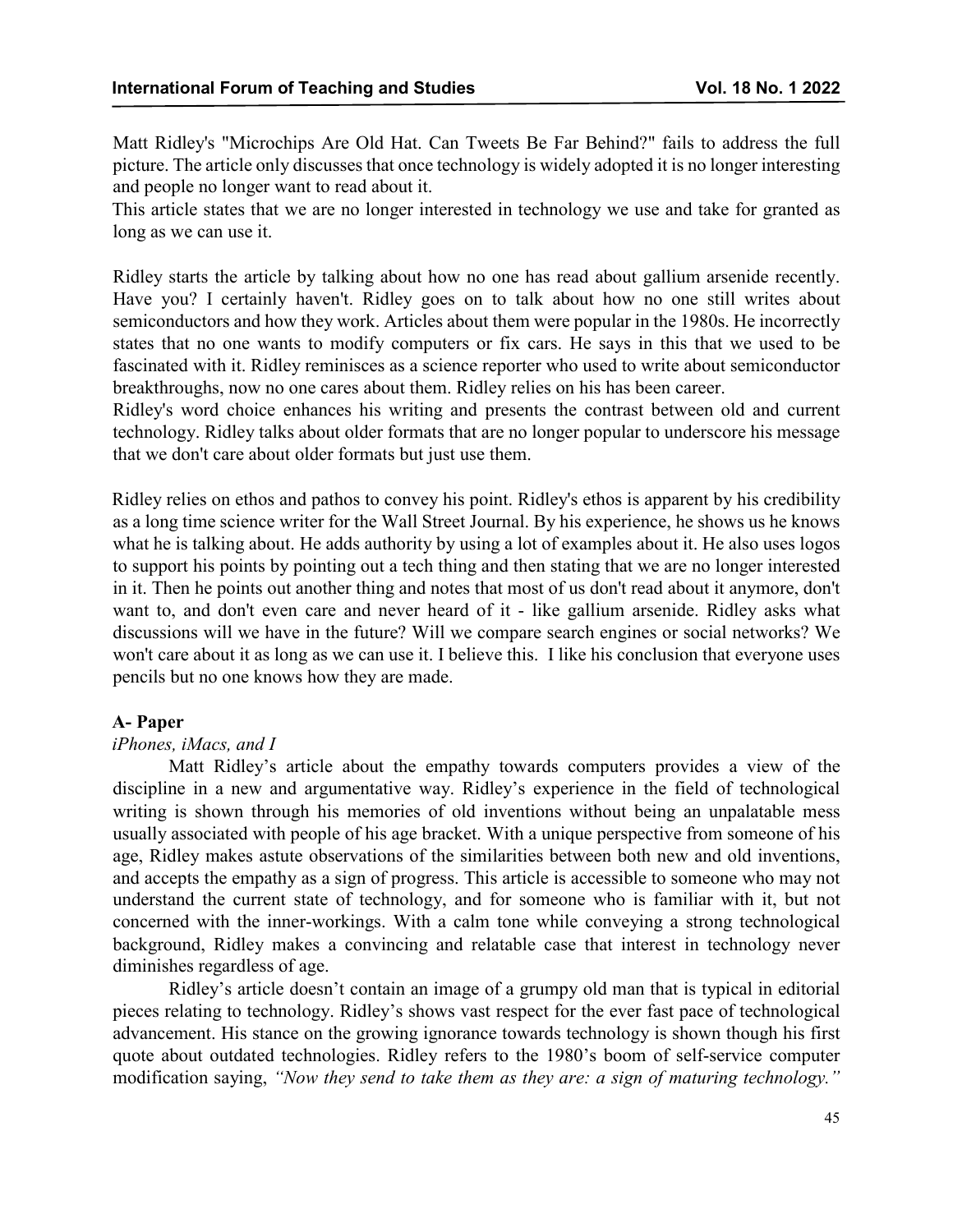This shows that as a technology gets reduced to a single "black box" of function the people who are familiar with it need no longer explain the technology due to its prevalence. The cute pictures support his points. The paper version of the article is important to understanding Ridley's points.

Ridley appeals to both ethos and logos. Ridley clearly states that *"It would be wrong to bemoan this trend"* in reference to people being upset over changing technological formats, arguing that this dispute is a matter of right and wrong. He challenges the reader's morals with the idea that to complain about changing technology without embracing the changes is an injustice. He states that he is unconcerned with the format of his own article changing from a newspaper piece to a blog post, showing his acceptance of technology's advances. Here Ridley appeals to logic by saying that if something is accessible and helpful, it is unimportant for the reader to understand the technology as it is most important to be able to access the information. His final anecdote is of the stubborn professor writing an entire academic essay in pencil tops. With the anecdote, Ridley also dares the reader not to appear as unwilling to embrace technological progress as the man writing the essay.

Ridley's competent and patient tone make his article more successful than typical technology related pieces written by other people of his age bracket. He may appear to pander to youthful readers, but his clever and poignant discussion of older technology make it a very enjoyable article to read. Ridley bridges the gap between the "old ways" with current technology providing a refreshing point of view. Without insults or platitudes or tired metaphors, this article is believable.

#### **Instructional Pointers**

Use each model to review the assignment and address assignment's requirements.

How does the Model depart from the assignment- How does the Model conform with assignment's requirements? Discuss the Large Scale and Small Scale organization.

Discuss how to revise and edit the rhetorical analysis so that it conforms with the assignment's goals. Does the sample contain a strong thesis statement that makes a point? Use Model 1 as a spring board for instruction on organization, thesis statements, and topic sentences.

How does the model depart from the template - how to add components. This is an exploration of Large Scale organizational goals.

For the Small Scale organizational concerns in, review the POWER requirements. How to fix? For instance, in Model 1, adding strong topic sentences, evidence, and analysis will transform the rhetorical analysis so that it fulfills the assignment's goals.

#### **Comparison of Model with Template**

Use the model to see where the sample paper conforms and departs from the template. Review the sample paper as a springboard to discuss revision, editing, and proofreading.

**Paragraph 1**: Talk about the components – Review the template.

Look at the introductory paragraph. Does the first paragraph provide the context, a summary, the thesis?

**Paragraphs 2 and 3:** Draw the class to look at the topic sentences, support, including evidence and analysis.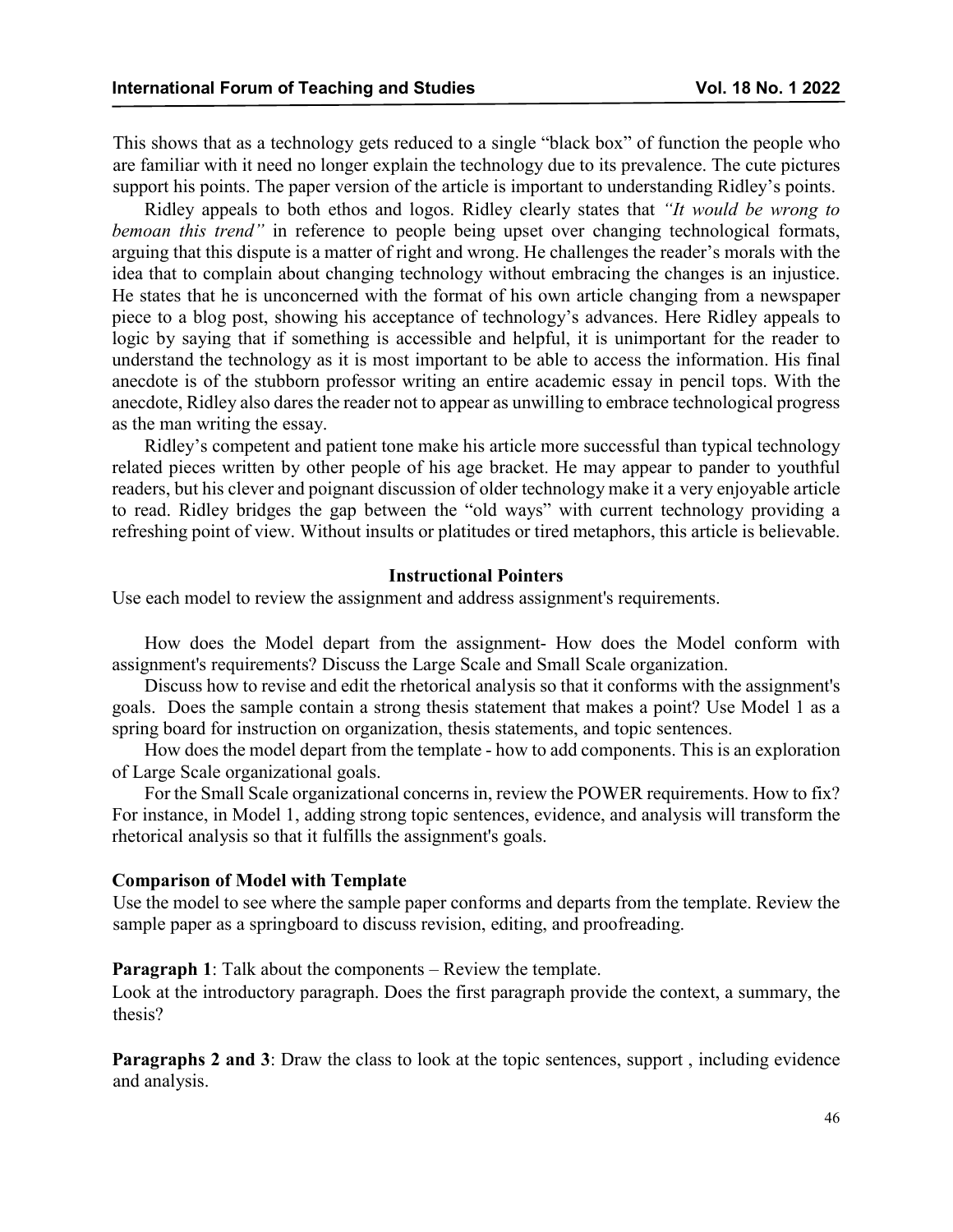Examine the rhetorical analysis's summary of insights, the effectiveness of author's argument, and the fallacies in the author's argument.

**Paragraph 4:** Does the paragraph summarize the work briefly and make a statement about the overall effectiveness of the argument? Any fallacies? What was omitted?

Conclusion  $=$  thesis  $+$  why. The conclusion is drawn from the reasoned support for the points.

Review the model – Have the students go back to the model to see where model veers off from template. Use an after the fact to outline and revise the sample. This emphasizes the value of revision.

**Large Scale Guided Content Analysis-** Checks on Purpose, Audience, Organization, Readability (PAOR) and Peer Review Questions

Students can use these questions later to check their own work and note where they must add information.

Does the piece fulfill the assignment's goals overall?

# **How to Check if Piece is Suitable for the Audience and Fulfills the Purpose of the Assignment** Ask the class:

- Would the unfamiliar reader be able to follow and understand the piece without having read the original source?
- The student writer's ethos does the writer stay true to the original piece?
- The student writer's ethos credibility? Authority? Conveyed in the student's writing through professional tone, and the document lacks grammatical and spelling errors, and typos.
- Does the student engage the reader? Pathos does the student appeal to the reader's emotions and sentiments – use of adjectives and conveying bias or a position. Is there a hook?
- Logos is the student's essay logically reasoned flows logically? Logically ordered?
- Does the student state a thesis regarding the article 's effectiveness?

# *Peer Review Questions*

- 1. What do you think of the essay overall?
- 2. What is the student's point/thesis/premise in the essay?
- 3. Did the student succeed in conveying and supporting the point? Does the student add a reason as to why the thesis is proven?
- 4. Ask two classmates to look at a section you had trouble understanding. Ask your classmates if the section or paragraph makes sense to them? Ask what they can do to improve it.